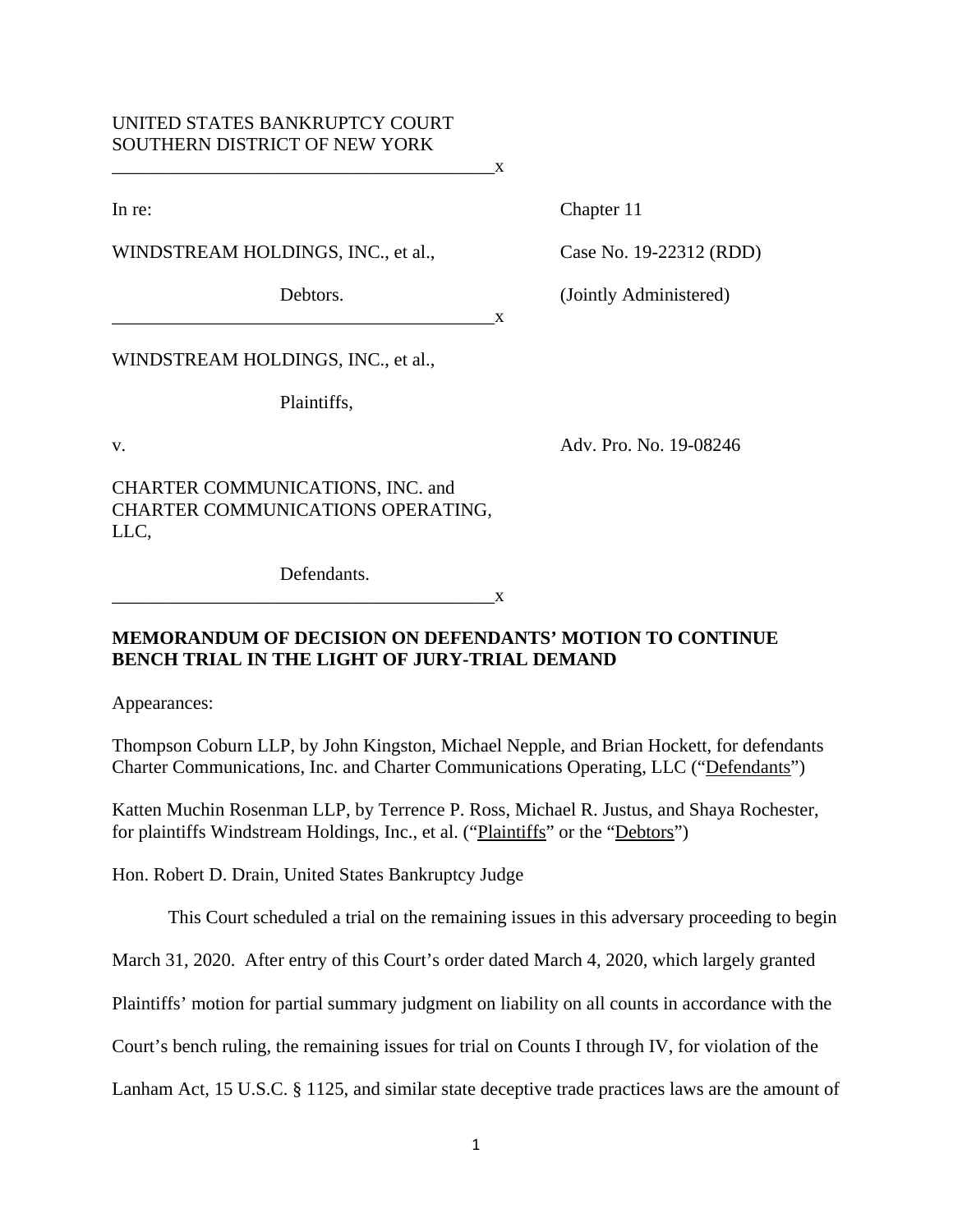damages and/or equitable relief in addition to the preliminary injunctive relief already granted, (b) the remaining issue on Count V, for breach of contract, is the amount of damages for breach of the parties' Value Added Reseller agreement, (c) the remaining issues on Count VI, for violation of the automatic stay under 11 U.S.C. § 362(a), are the willful nature of such violation and the proper sanction therefor, violation of the automatic stay having been determined, and (d) the remaining issues on Count VII, for equitable subordination under 11 U.S.C. § 510(c) of the claims of one of the Defendants, Charter Communications Operating, LLC ("Operating") against certain of the Debtors are (i) the extent to which Operating's misconduct injured creditors or conferred an unfair advantage on it (Operating's substantial violation of a generally recognized duty outside of bankruptcy law having been determined), (ii) the tailoring of any remedy to the actual harm, and (iii) whether equitable subordination of Operating's claims is consistent with bankruptcy law.<sup>1</sup>

The Defendants timely claimed the right to a jury trial of "all issues so triable" and have not expressly consented to this Court's conduct of such a trial. Dkt. No. 41 at  $\P$  8. Under 28 U.S.C. § 157(e), therefore, this Court cannot try the remaining issues if the right to a jury trial applies.2

The Defendants apparently recognize that the right to a jury trial does not apply to Counts VI and VII, but, assuming without arguing that such a right exists with respect to the remaining issues, they have filed a motion "to continue" trial of Counts VI and VII until the District Court completes its jury trial of what is left to be decided on Counts I through V (the "Motion"). It

<sup>&</sup>lt;sup>1</sup> For the elements of equitable subordination under 11 U.S.C. § 510(c), <u>see 80 Nassau Assocs. v. Crossland Fed.</u> Sav. Bank (In re 80 Nassau Assocs.), 169 B.R. 832, 839-41 (Bankr. S.D.N.Y. 1994); 4 Collier on Bankruptcy ¶¶ 510.05[2], [4] and [5][a] (16th ed. 2019).

<sup>&</sup>lt;sup>2</sup> 28 U.S.C. § 157(e) states, "If the right to a jury trial applies in a proceeding that may be heard under this section by a bankruptcy judge, the bankruptcy judge may conduct the jury trial if specially designated to exercise such jurisdiction by the district court and with the express consent of the parties."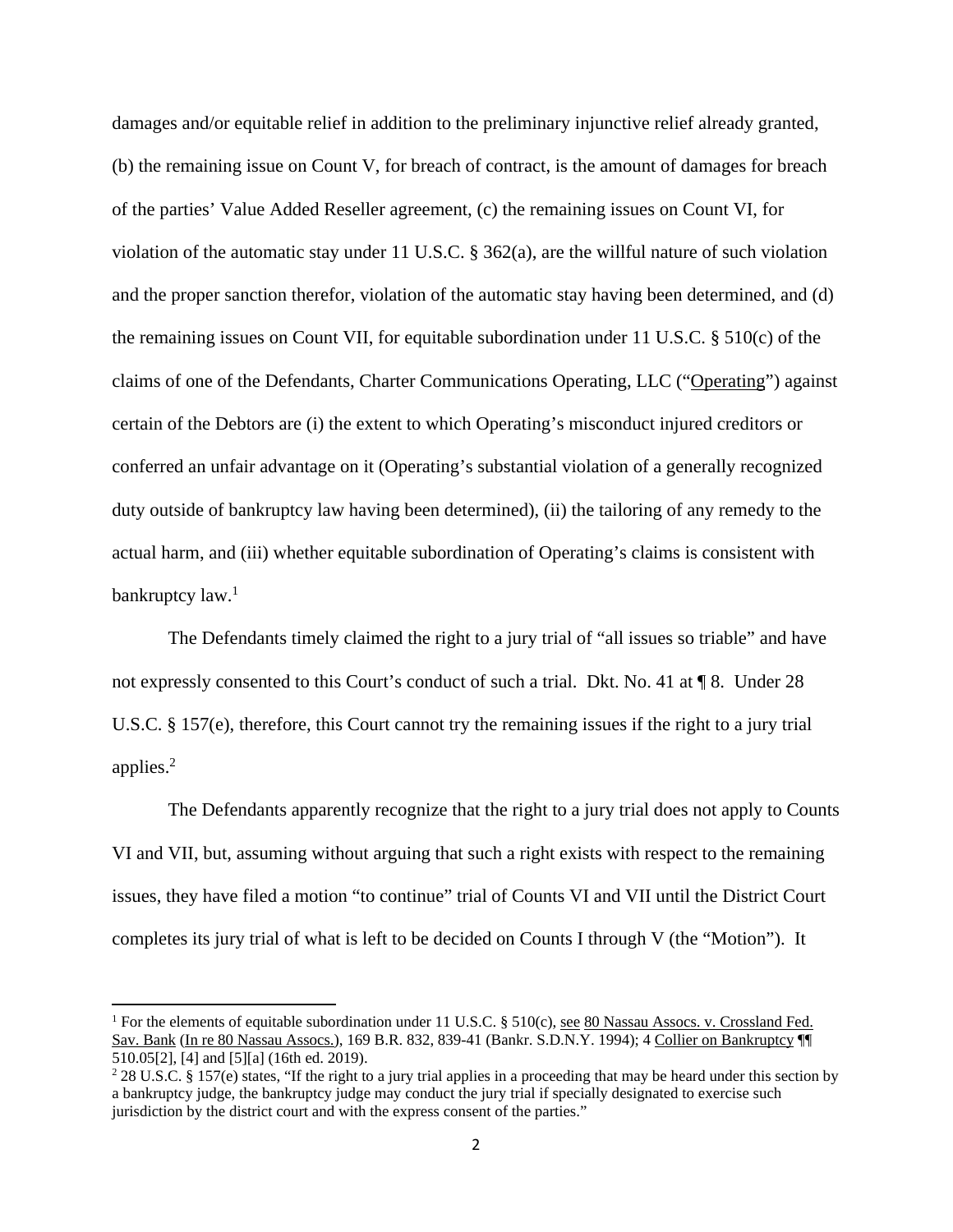should be noted, however, that Defendants' motion under 28 U.S.C. § 157(d) to withdraw the reference of this adversary proceeding has not yet been granted, and, accordingly, no District Court jury trial has been scheduled. In the meantime, this Court has continued to preside over the litigation, including the Motion, as required by Federal Rule of Bankruptcy Procedure  $5011(c).<sup>3</sup>$ 

Rule 5011(c) goes on to state that the bankruptcy judge "may stay, on such terms and conditions as are proper, proceedings pending disposition of the motion [to withdraw the reference]," on motion for such a stay, id., although it is well recognized "that an order granting the stay [under Rule 5011(c)] should be the exception, not the rule, and that the circumstances under which a stay should be granted are 'essentially the circumstances under which a preliminary injunction would be appropriate under Federal Rule of Civil Procedure 65.'" 1 Collier on Bankruptcy at ¶ 3.04[1][a], quoting Antioch Co. Litig. Trust v. Miller (In re Antioch Co.), 435 B.R. 493, 497 (Bankr. S.D. Ohio 2010); see also In re Tres Hermanos Dairy, LC, 2013 Bankr. LEXIS 5043, at \*6-7 (Bankr. D.N.M. Nov. 27, 2013). The Motion offers no more to meet that standard than to state that the trial of Counts VI and VII now would be "needlessly wasteful." Motion at 8.

In any event, moreover, Defendants' counsel confirmed at oral argument that the Defendants do not seek a stay under Bankruptcy Rule 5011(c). Transcript of February 13, 2020 hearing on the Motion ("2/13 Tr."), at 6-7. Instead, Defendants based the Motion on the principle articulated in Ross v. Bernhard, 396 U.S. 531, 537-38 (1970), in furtherance of the Seventh Amendment of the Constitution that "where equitable and legal claims are joined in the

<sup>&</sup>lt;sup>3</sup> "The filing of a motion for withdrawal of a case or proceeding or for abstention pursuant to 28 U.S.C. § 1334(c) shall not stay the administration of the case or any proceeding therein before the bankruptcy judge. . . ." Fed. R. Bankr. P. 5011(c).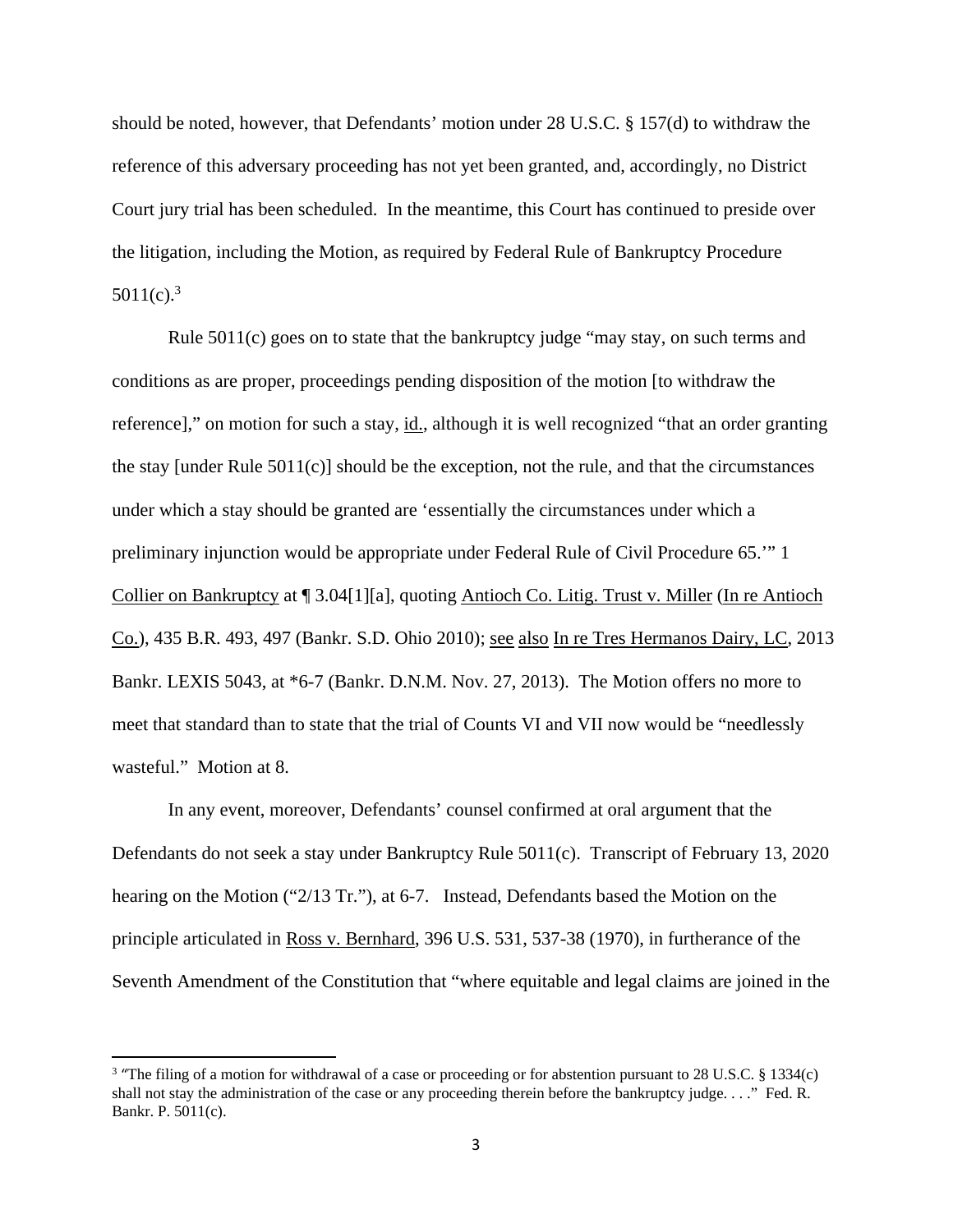same action, there is a right to jury trial on the legal claims which must not be infringed either by trying the legal issues as incidental to the equitable ones or by a court trial of a common issue existing between the claims," and Dairy Queen, Inc. v. Wood, 369 U.S. 469, 479 (1962) ("legal claims involved in the action must be determined prior to any final court determination of respondents' equitable claims"), as well as Fed. R. Bankr. P. 7042, incorporating Fed. R. Civ. P. 42(b), which states that "[w]hen ordering a separate trial [of one or more separate issues or claims], the court must preserve any federal right to a jury trial." 2/13 Tr. at 7. See also Lytle v. Household Mfg., Inc., 494 U.S. 545, 552-53 (1990); Beacon Theatres v. Westover, 359 U.S. 500, 508-511 (1959).4

Plaintiffs object to the Motion on three grounds. First, they contend that the Motion incorrectly assumes that the Defendants are entitled to a jury trial on any of the remaining issues, relying in large measure on the Second Circuit's interpretation of Supreme Court and its own bankruptcy-specific exceptions to the Seventh Amendment right to a jury trial in Bankruptcy Servs. v. Ernst & Young (In re CBI Holding. Co.), 529 F.3d 432 (2d Cir. 2008), cert. denied, 556 U.S. 1883 (2009); see also Katchen v. Landy, 382 U.S. 323, 339 (1966) (declining to apply Beacon Theatres and Dairy Queen in derogation of fundamental aspects of equitable, bankruptcy jurisdiction to matters that also necessarily involve claims of a legal nature). Second, for essentially the same reason they contend that even if Defendants are entitled to a jury trial on some of the remaining issues on Counts I through V, Seventh Amendment considerations do not compel postponement of the bench trial on the remaining issues on Counts VI and VII because of its alleged potential collateral estoppel effect on any of the remaining issues on Counts I through

<sup>4</sup> Defendants also rely on Bankruptcy Rule 9015's incorporation of Fed. R. Civ. P. 38(a) and 39(a). 2/13 Tr. at 7. However, "[i]t is the function of Rule 9015 to provide the procedural framework for any jury trials held [on consent] in the *bankruptcy* court." 10 Collier on Bankruptcy at ¶ 9015.01 (emphasis added). Fed. R. Civ. P. 38 and 39 are not incorporated by the Bankruptcy Rules for general purposes.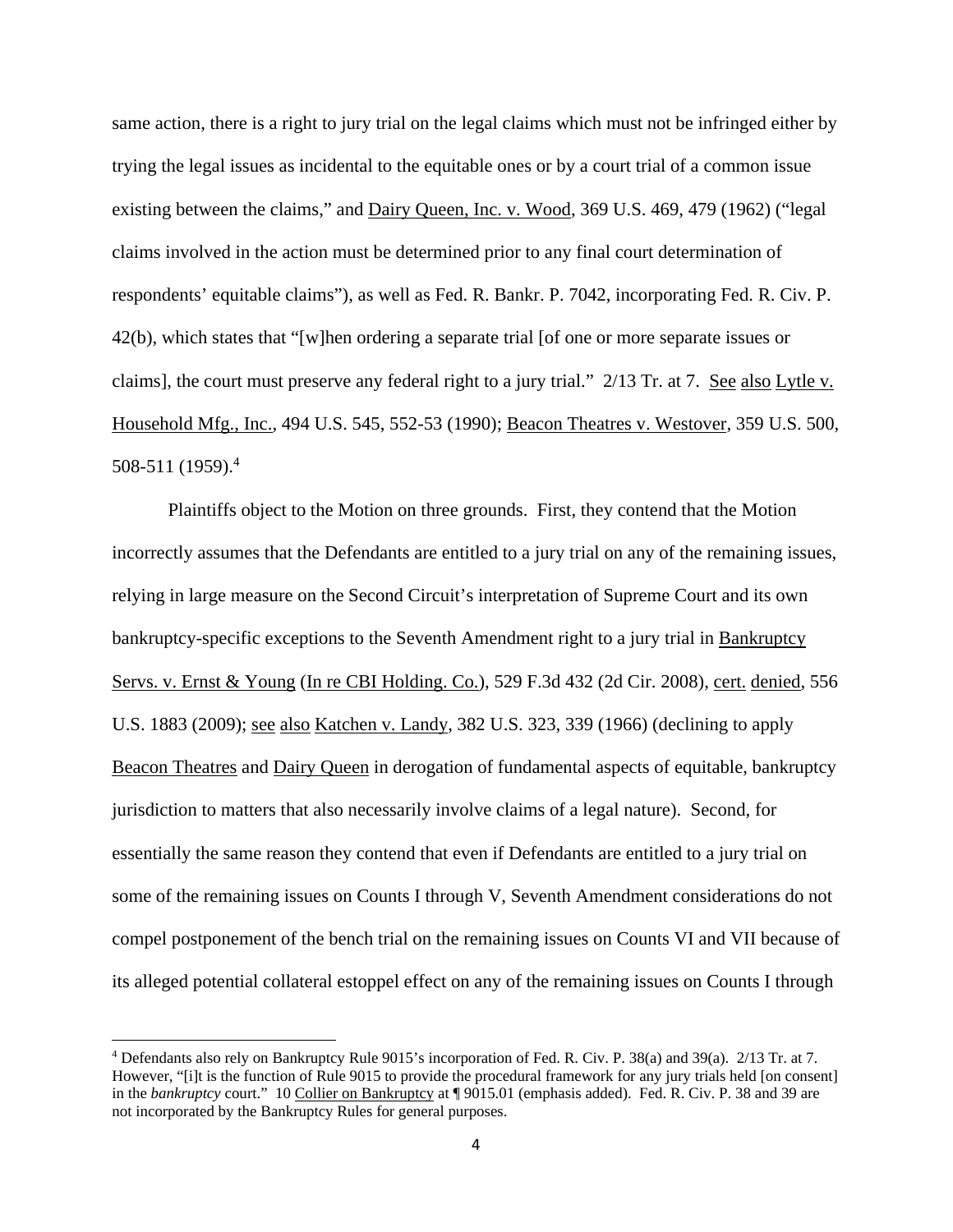V. In re CBI Holding, 529 F.3d at 468-69 (interpreting Lytle, 494 U.S. at 545, and Parklane Hosiery Co. v. Shore, 439 U.S. 322 (1979)). Finally, they argue in the alternative that because the trial of the remaining issues on Counts VI and VII will have no collateral estoppel effect on the remaining issues on Counts I through V, Defendants offer no valid constitutional (or other) reason to defer the bench trial on Counts VI and VII until the conclusion of a jury trial on the remaining issues on Counts I through V.

This Memorandum of Decision explains the reasons for denying the Motion based on Plaintiffs' third argument.

### **Jurisdiction**

The Court has jurisdiction over the Motion and the underlying adversary proceeding under 28 U.S.C. §§ 157(a)-(b) and 1334(b). On Counts VI and VII the Court has "arising under" jurisdiction pursuant to 28 U.S.C. § 1334(b). On the remaining Counts, the Court has "arising in" jurisdiction under 28 U.S.C. §§ 1334(b) because the causes of action are based on Defendants' (a) postpetition inducement of the Debtors' customers to terminate service based on deceptive communications that the Debtors were not going to be able to deliver service in the light of their chapter 11 cases, or (b) Defendants' postpetition breach of contract for interrupting service, again stemming from the bankruptcy cases. "At a minimum, a bankruptcy court's 'arising in' jurisdiction includes claims that are not based on any right expressly created by Title 11 but nevertheless, would have no existence outside of the bankruptcy." Elliott v. GM LLC (In re Motors Liquidation Co.), 829 F.3d 135, 153 (2d Cir. 2016) (quotation and citation omitted); see also Ace Am. Ins. Co. v. DPH Hldgs. Corp. (In re DPH Holdings Corp.), 448 Fed. Appx. 134, 136 (2d Cir. Nov. 25, 2011), cert. denied, 567 U.S. 935 (2012); Tanguy v. West (In re Davis), 538 Fed. Appx. 440, 443 (5th Cir. Aug. 8, 2013); In re Arnold Print Works, Inc., 815 F.2d 165, 168 (1st Cir.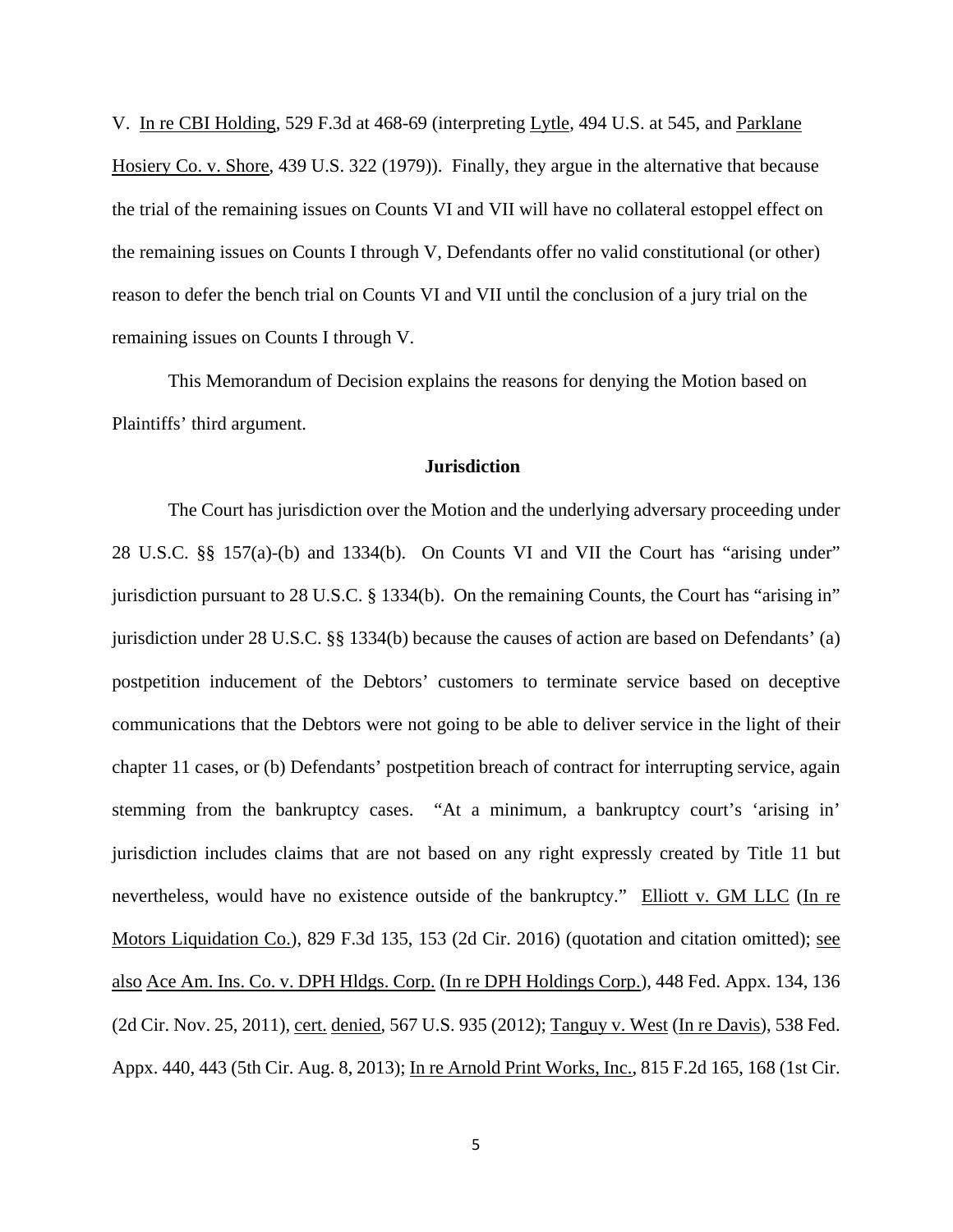1987). Accordingly, all Counts are statutorily "core." 28 U.S.C. § 157(b)(1); In re Motors Liquidation, 829 F.3d at 153. As discussed below, however, there are limitations under both Article III of the Constitution and the Seventh Amendment on the Court's full exercise of its statutory "core" jurisdiction. See, e.g., Stern v. Marshall, 564 U.S. 462, 493-99 (2011); In re CBI Holding, 529 F.3d at 465-66 (determination of jury trial right made without regard to whether the claim is "core" or non-"core" under 28 U.S.C. § 157(b)); Messer v. Magee (In re FKF 3, LLC), 2016 U.S. Dist. LEXIS 117258, at \*14 (S.D.N.Y. Aug. 30, 2016).

The Court's jurisdiction extends to deciding whether and when the remaining issues shall be tried by a jury. Am. Universal Ins. Co. v. Pugh, 821 F.2d 1352, 1355 (9th Cir. 1987); Nisselson v. Salim, 2013 U.S. Dist. LEXIS 42556, at \*12-13 (S.D.N.Y. Mar. 24, 2013); In re McCorhill Pub., Inc., 90 B.R. 633, 637 (Bankr. S.D.N.Y. 1988).

### **Discussion**

#### **A. Are the Defendants entitled to a jury trial on any of the counts?**

Three Supreme Court decisions guide analysis of the Defendants' right to a jury trial and how that right affects the Motion's request for a continuance premised on the Seventh Amendment. The first two, Granfinanciara v. Nordberg, 492 U.S. 33 (1989), and Langenkamp v. Culp, 498 U.S. 42 (1990), reh'g denied 498 U.S. 1043 (1991), specifically address the right to a jury trial in adversary proceedings in bankruptcy cases. The third, Stern v. Marshall, 564 U.S. at 462, provides guidance on the key distinction in Granfinanciara, 492 U.S. at 55, 58, and Langenkamp, 498 U.S. at 44, between issues in bankruptcy cases that are "integral to the restructuring of the debtor-creditor relationship," and therefore tied to a public right, and other issues that are not and thus give rise to a right to a jury trial of a legal, as opposed to an equitable, claim.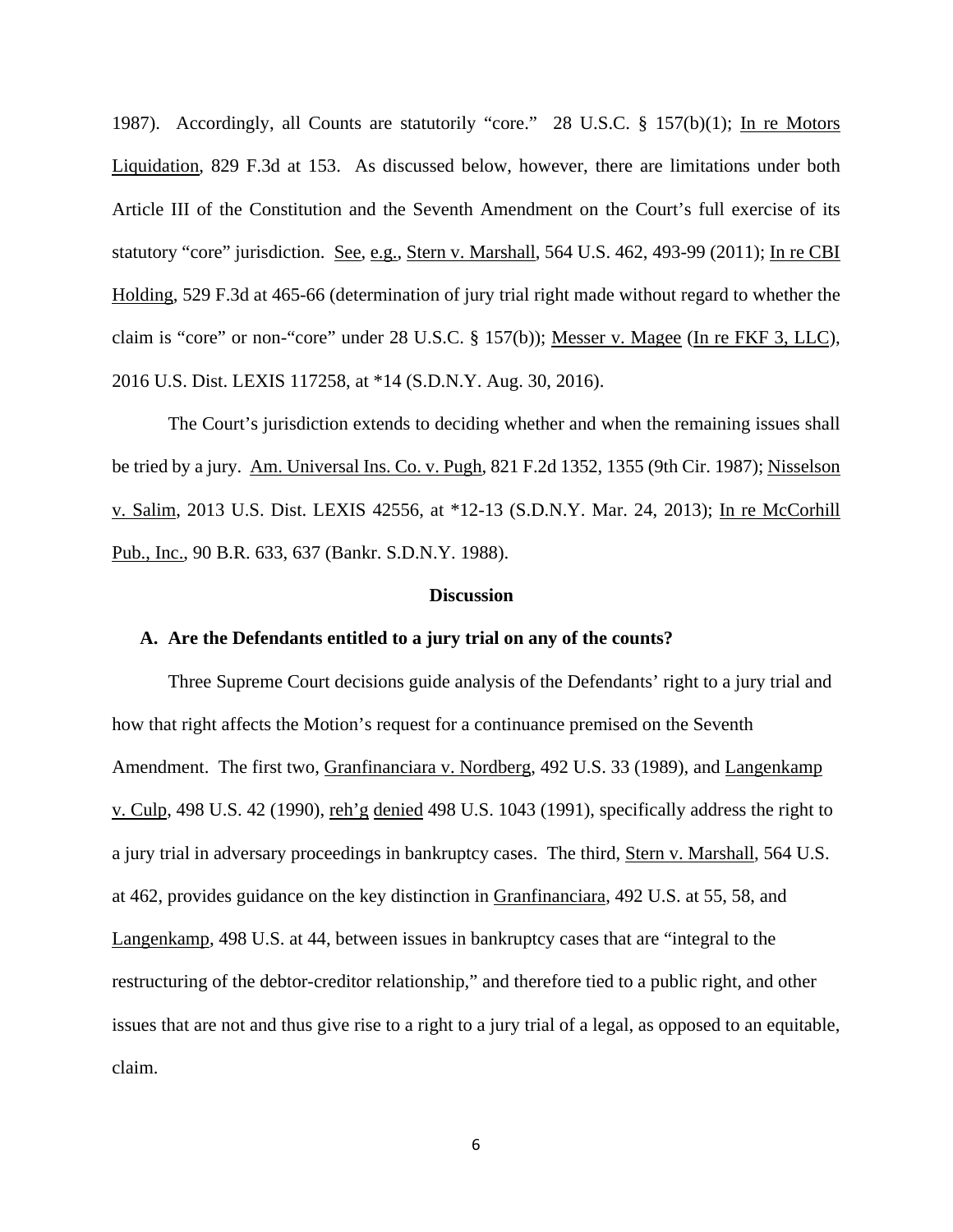In Granfinanciara the Supreme Court used a three-part analysis to determine whether a party to an adversary proceeding in a bankruptcy case had a jury trial right under the Seventh Amendment of the Constitution. "First, we compare the statutory action to 18th-century actions brought in the courts of England prior to the merger of the courts of law and equity." 492 U.S. at 42. Actions that would have been brought in courts of equity at that time are not jury trial matters. Id. "Second, we examine the remedy sought and determine whether it is legal or equitable in nature. The second stage of this analysis is more important than the first." Id. (citation omitted). If the remedy is equitable in nature, there is no right to a jury trial. Finally, one must determine whether the action involves a "private right" or a "public right." Id. at 51- 55. A right to a jury trial satisfying the first two tests exists in those actions involving 'private rights' even if Congress assigned it as part of a legislative or administrative scheme to an adjudicative body that does not use a jury as factfinder. Id. at 49, 54-55. On the other hand, "[t]hose cases in which Congress may [consistent with the Constitution] decline to provide jury trials are ones involving statutory rights that are integral parts of a public regulatory scheme and whose adjudication Congress has assigned to an administrative agency or specialized court of equity.... [W]e now refer to those rights as 'public' rather than 'private.' <u>Id.</u> at 55 n. 10.<sup>5</sup> See also Germain v. Connecticut Nat'l Bank, 988 F.2d 1323,1328, 1331 (2d Cir. 1993).

Granfinanciara determined that where the defendant had not filed a proof of claim, a post-confirmation trustee's action to avoid and recover fraudulent transfers was not so tied to the "actual or constructive possession of the bankruptcy estate," 492 U.S. at 57, or otherwise so

<sup>&</sup>lt;sup>5</sup> The Court was guided by Katchen v. Landy, 382 U.S. at 336-37, decided under the Bankruptcy Act, which recognized Congress' power to deprive a party's right to a jury trial by establishing courts with jurisdiction over property in the bankruptcy estate and the determination of claims against that property, even though the Bankruptcy Code abolished the Bankruptcy Act's distinction between "summary" and "plenary" jurisdiction in favor of "core" and "non-core" jurisdiction. Granfinanciara, 492 U.S. at 57-59.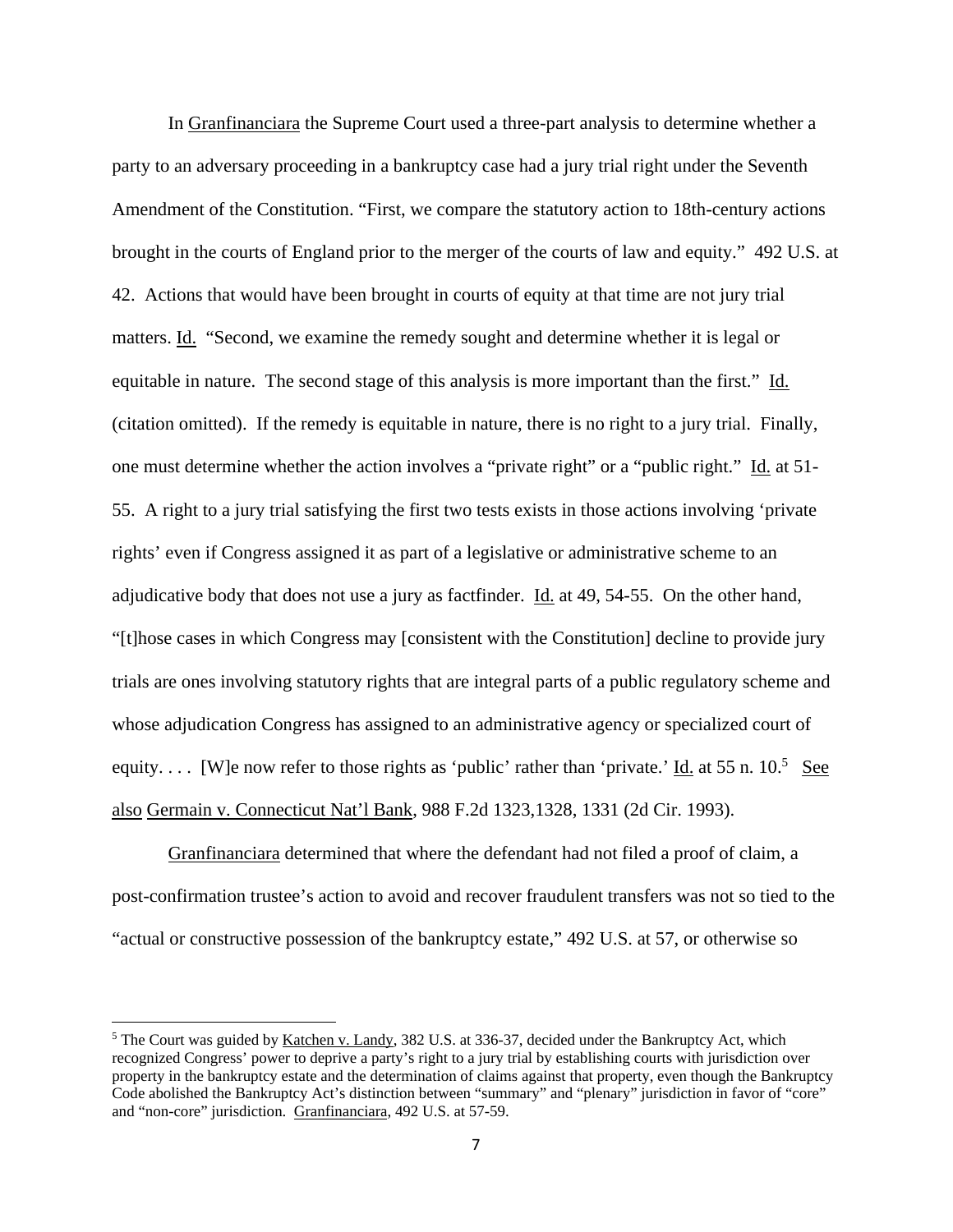"integral to the restructuring of debtor-creditor relations," id. at 58, to overcome under the "public rights" exception the defendant's right to a jury trial of what the Court had previously determined, id. at 44-48, was a claim (for the recovery of money) that is legal in nature.

Langenkamp confirmed the foregoing logic in the obverse context: where the defendant in a trustee's action for the recovery of money as an avoidable preference *had* filed a proof of claim, the preference action became "integral to the restructuring of the debtor-creditor relationship through the bankruptcy court's equity jurisdiction," and, therefore, the defendant was not entitled to a jury trial. 498 U.S. at 44-45.

Neither Granfinanciara nor Langenkamp provided much guidance beyond their specific facts regarding the contours of the "public rights" exception in the bankruptcy context. This led to confusion in some cases over whether Langenkamp was premised on a waiver theory (that is, standing for the proposition that by filing a proof of claim a party subjects itself to the bankruptcy court's equitable jurisdiction for all matters over which the court has jurisdiction) or, instead, requires a more nuanced analysis of what truly is central to the bankruptcy court's supervision of the restructuring of the debtor-creditor relationship. See, e.g., Germain, 988 F.2d at 1329-33 (rejecting former, waiver approach in favor of latter).

Stern v. Marshall, 564 U.S. at 462, somewhat clarified the public/private rights issue, albeit not in the Seventh Amendment context, but, rather, in deciding the constitutional limitations on the bankruptcy court's power, as an Article I court, to issue a final judgment on a claim asserted on behalf of a bankruptcy estate.<sup>6</sup> In addressing whether a bankruptcy estate's counterclaim against a creditor who had filed a proof of claim could be decided by a final order by the bankruptcy court, the Court held, among other things, that merely filing a proof of claim

<sup>&</sup>lt;sup>6</sup> The two contexts are related, however, as noted in both Granfinanciara, 492 U.S. at 53-54, and Stern v. Marshall, 564 U.S. at 487, 499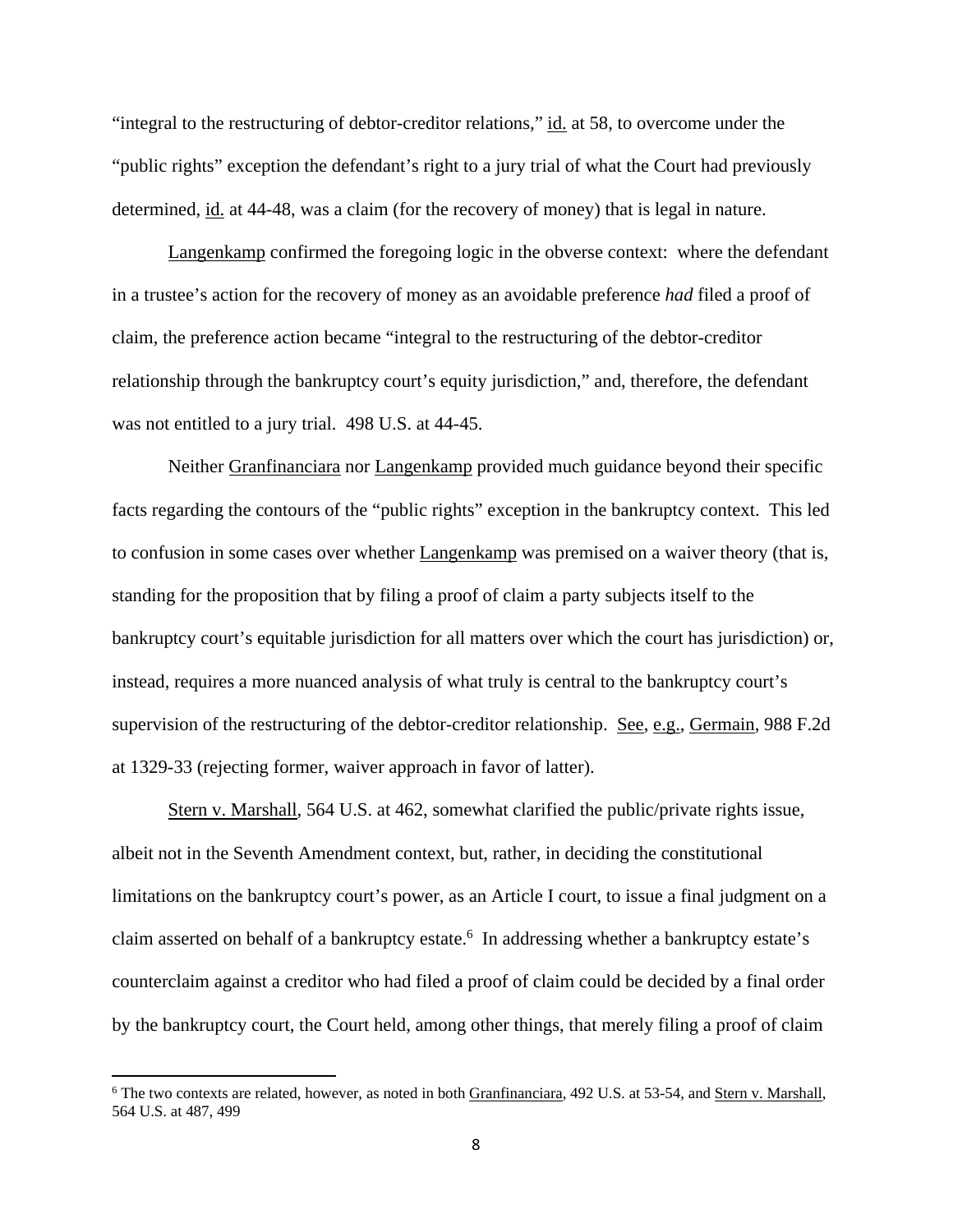does not subject a creditor to the bankruptcy court's power to enter a final order on *all* matters in which the bankruptcy court has jurisdiction, even where Congress denominated the matter as "core" in 28 U.S.C. § 157(b). Id. at 496-97 (refuting the argument that Langenkamp is based on a waiver theory). More importantly, the Court held that "Congress may not bypass Article III [of the Constitution] simply because a proceeding may have *some* bearing on a bankruptcy case; the question is whether the action at issue stems from the bankruptcy itself or would necessarily be resolved in the claim allowance process." Id. at 499 (emphasis in original). Because the state law counterclaim at issue, unlike the preference claim in Langenkamp, would not necessarily be decided as part of deciding the proof of claim,<sup>7</sup> the Court ruled that the bankruptcy court, as an Article I court, could not issue a final judgment on it. Id. On the other hand, the decision continued to recognize the "public right" nature of truly core bankruptcy matters, stating that its holding did not "meaningfully change<sup>[]</sup> the division of labor in the current statute; we agree with the United States that the question presented here is a 'narrow' one." Id. at 502.

Stern v. Marshall thus bears out the analytical framework of Germain that the "public right" exception to the Seventh Amendment in bankruptcy matters hinges not simply on whether a defendant files a proof of claim but on whether the cause of action at issue is "integrally related to any substantive bankruptcy provisions." 988 F.2d at 1332.

Applying that framework to the remaining issues to be tried in this adversary proceeding leads to the conclusion that the Defendants are not entitled to a jury trial on the remaining issues

 $^7$  In determining that "[t]here was never reason to believe that the process of ruling on [the creditor's] proof of claim would necessarily result in the resolution of [the bankruptcy estate's] counterclaim," the Court listed several elements of the counterclaim litigation that were separate and independent of the proof of claim dispute, and that the only overlap between the two claims was merely one of several issues that the estate would have to establish. Id. at 498.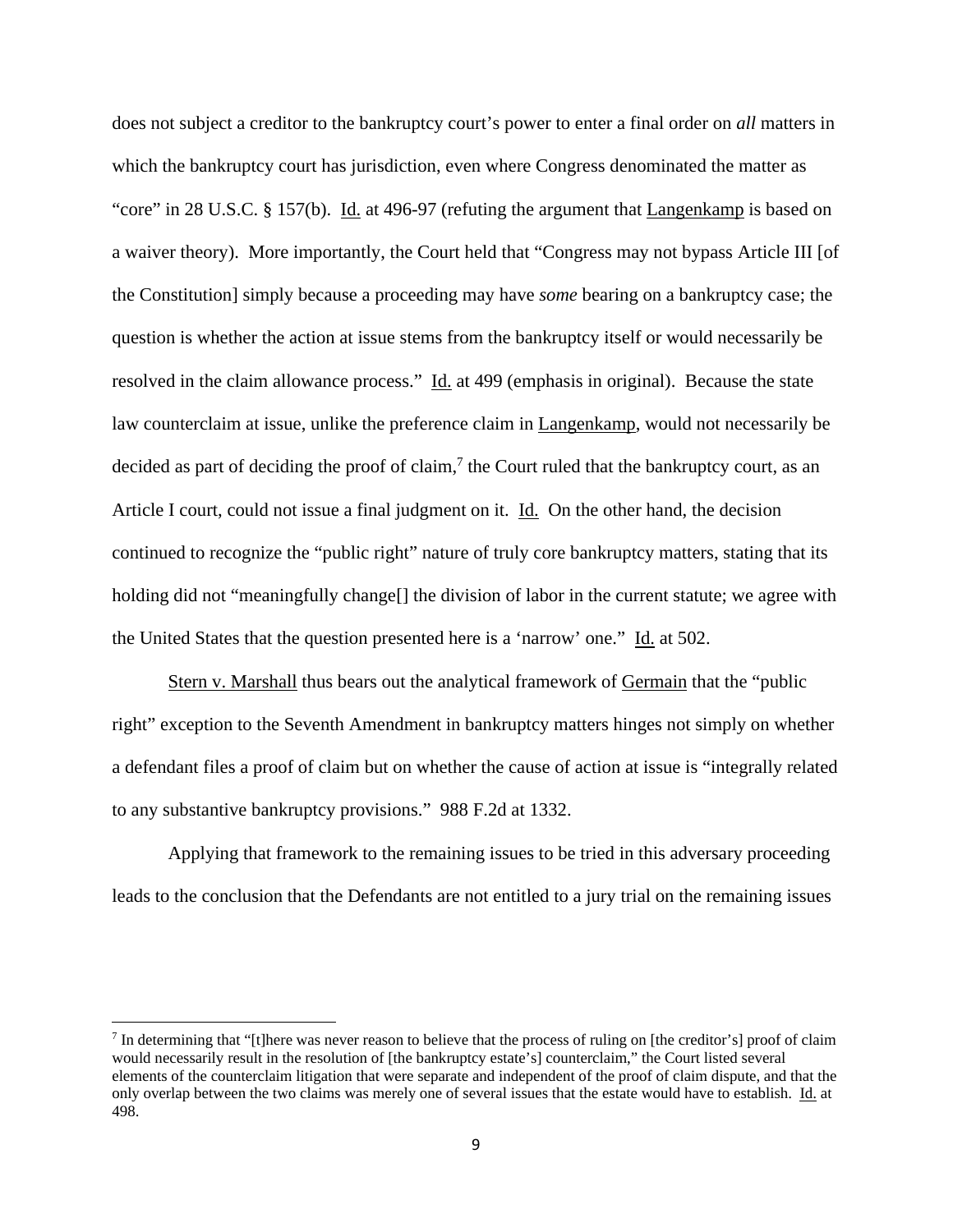in Counts VI and VII, but are entitled, contrary to the Plaintiffs' objection, to a jury trial on the remaining issues in the other counts.

**Equitable Subordination**. By its terms, a cause of action for equitable subordination under 11 U.S.C. § 510(c) seeks a remedy that is equitable in nature. In addition, that remedy is a unique creature of bankruptcy law, its outcome will determine the priority and treatment of Operating's claims in these cases, and it is collective in nature in the sense that it pertains to the relationship between the defendant's claims on the one hand and the creditors holding claims in the same class as part of the restructuring of the debtor/creditor relationship. Not surprisingly therefore, such a cause of action does not give rise to a right to a jury trial, including on the remaining issues in Count VII. Vieira v. Simpson, 2016 U.S. Dist. LEXIS 129205, at \*13-14 (D. S.C. Sept. 21, 2016); Butler v. Anderson (In re C.R. Stone Concrete Contrs. Inc.), 2013 Bankr. LEXIS 5692, at \*51-52 (Bankr. D. Mass. Oct. 15, 2013) ("It is immediately apparent that no right to a jury trial exists with respect to equitable subordination under 11 U.S.C. § 510.").

**Breach of the Automatic Stay.** Although the question is not quite as easily answered, it is well established that an action to enforce the automatic stay under 11 U.S.C. § 362(a) also does not give rise to a jury trial right. The stay furthers the Bankruptcy Code's fresh start policy for debtors; it also centralizes disputes concerning the estate at least initially in the bankruptcy forum and thus ensures that the estate is not divided inefficiently or outside of the Code's priority scheme and thus protects not only debtors but also the collective creditor body. SEC v. Brennan, 230 F.3d 65, 70 (2d Cir. 2000); see also Chao v. Hosp. Staffing Servs., Inc., 270 F.3d 374, 382- 83 (6th Cir. 2001). Any breach of the stay whose effects are not promptly corrected by

10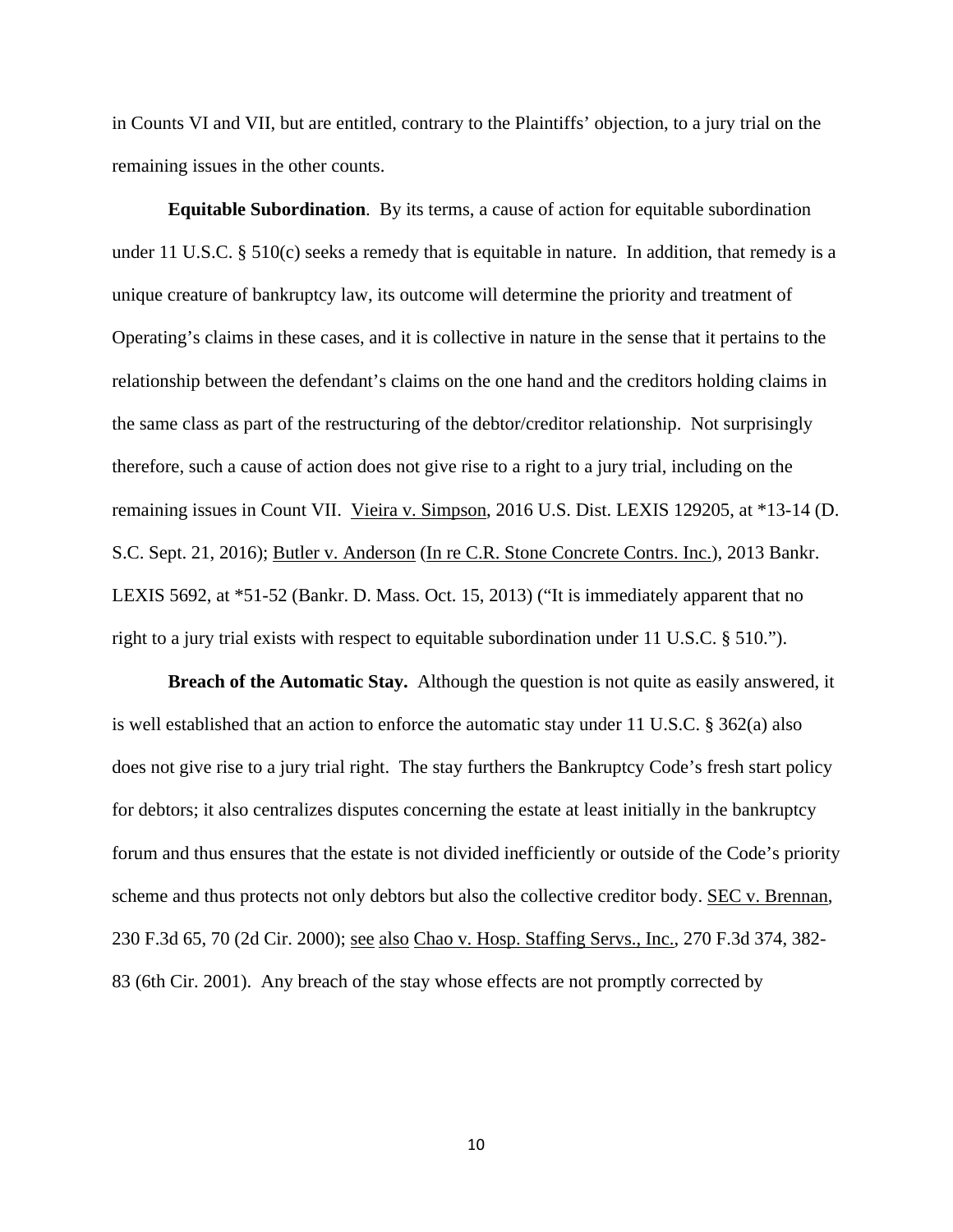enforcement and the imposition of sanctions to restore the status quo thus deprives debtors and their creditors of a fundamental bankruptcy protection.<sup>8</sup>

Actions to enforce the automatic stay, or, rather, its analogue -- an action to enforce an injunction or other court order  $-$ - did not require a jury trial in the courts of  $18<sup>th</sup>$  century England, instead being determined by the judge whose order allegedly was breached. Even when joined with a request for the payment of sanctions in the form of money damages (usually a legal remedy) and mild punitive sanctions, such an action seeks merely to restore the status quo, an equitable remedy, while ensuring respect for the court's orders. In re Chateaugay Corp., 920 F.2d 18, 187 (2d Cir. 1990). Finally, such an action seeks to enforce a "public right" in the light of the automatic stay's fundamental role in the bankruptcy system. Courts therefore regularly treat such actions as properly tried by the court, not a jury. See Calderon v. Bank of Am. Corp. (In re Calderon), 497 B.R. 558, 561-66 (Bankr. E.D. Ark. 2013), and the cases cited therein; see also In re C.R. Stone Concrete Contrs., 2013 Bankr. LEXIS 5692, at \*57-59; Holman v. CitiMortgage, Inc. (In re Holman), 2010 Bankr. LEXIS 2773, at \*15-17 (Bankr. D. Ala. Sept. 1, 2010).<sup>9</sup> Cf. Germain, 988 F.2d at 1328 (suggesting that claim for violation of the automatic stay would not give rise to jury trial right).

Accordingly, the Defendants are not entitled to a jury trial on the remaining aspects of Count VI.10

<sup>&</sup>lt;sup>8</sup> Consider a chapter 13 debtor deprived of her car in violation of the automatic stay. Without prompt redress, she runs the serious risk of breaking her budget on alternative transportation or losing her job to which she commutes, to her creditors' and her detriment.

<sup>&</sup>lt;sup>9</sup> A claim for attorneys' fees incurred in enforcing the automatic stay is restitutionary in nature and does not give rise to a jury trial right. In re Holman, 2010 Bankr. LEXIS 2773, at \*17, citing 8 Moore's Federal Practice § 38.31[5][b][iv] (3d ed. 2019).

 $10$  This result is perhaps not entirely to the Plaintiffs' liking; one can well imagine that they would prefer a jury to decide the amount necessary to correct the effects of Operating's unauthorized interruption of Plaintiffs' customers' TV service during the college basketball playoffs.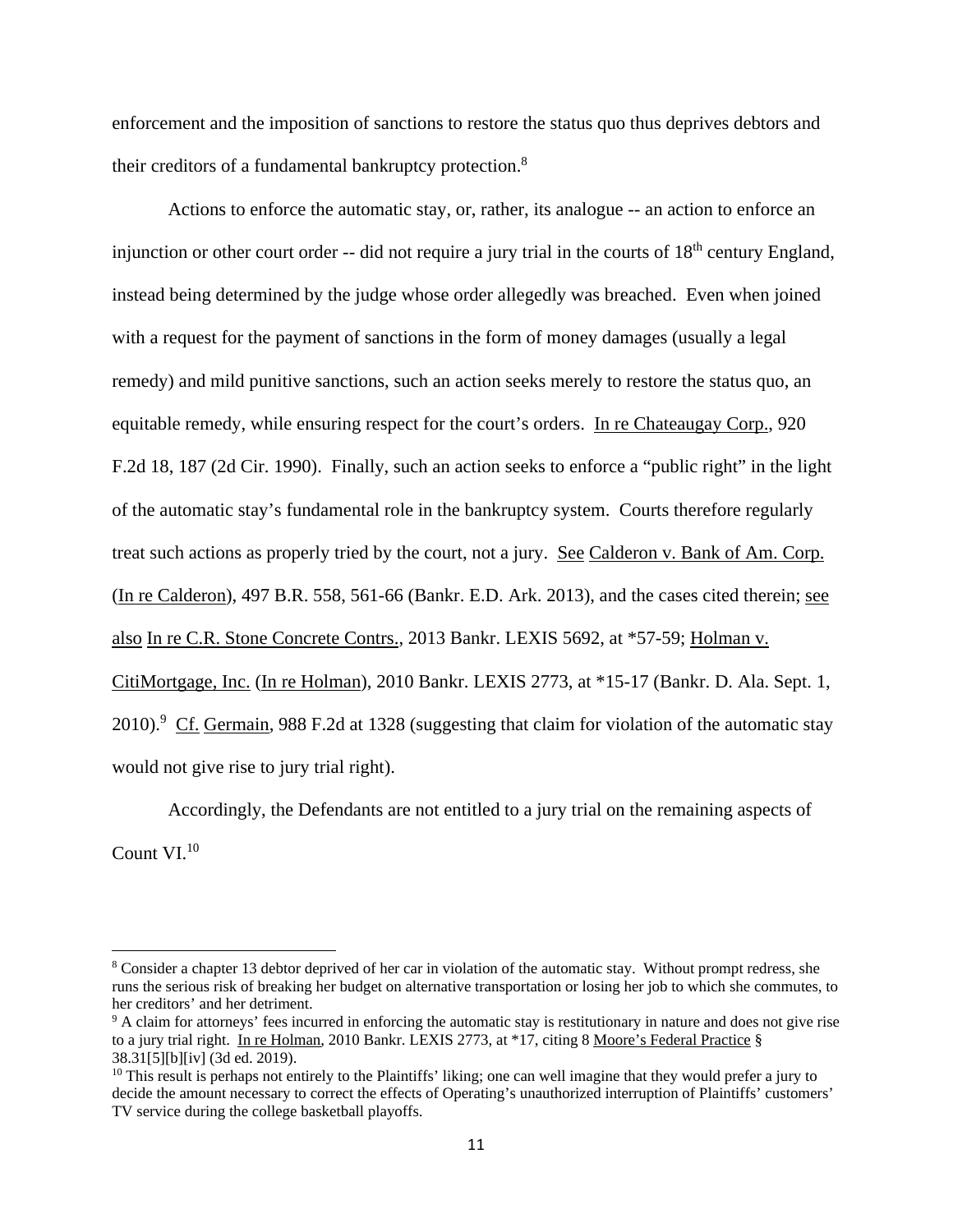**The Remaining Counts.** The Plaintiffs give three reasons why Defendants are not entitled to a jury trial on the remaining issues with respect to Counts I through IV (violation of the Lanham Act and analogous state law deceptive trade practices statutes) and two reasons why they are not entitled to a jury trial on the remaining issue with respect to Count V (breach of the Value Added Reseller Agreement).

The first, that the Defendants have waived their right to a jury trial by Operating's filing proofs of claim in certain of the Debtors' cases, is easily disposed of. The waiver theory would apply, if at all, only to Operating and then only as to the claims asserted by the Plaintiffs in whose cases Operating has filed a proof of claim. More importantly, however, as discussed above, controlling precedent rejects the waiver theory. Germain, 988 F.2d at 1330:

It is reasonable that a creditor or debtor who submits to the equity jurisdiction of the bankruptcy court thereby waives any right to a jury trial for the resolution of disputes vital to the bankruptcy process such as those involving the determination of who is a valid creditor and which creditors are senior in the creditor hierarchy. We will not presume that the same creditor or debtor has knowingly and willingly surrendered its constitutional right to a jury trial for the resolution of disputes that are only incidentally related to the bankruptcy process.

See also Stern v. Marshall, 564 U.S. at 497-98; In re CBI Holding, 529 F.3d at 466; In re FKF 3, LLC, 2016 U.S. Dist. LEXIS 117256, at \*24-24; Sec. Inv'r Prot. Corp. v. Bernard L. Madoff Inv. Sec. LLC (In re Madoff), 597 B.R. 466, 476, 485 (Bankr. S.D.N.Y. 2019) ("Not every claim filing triggers a bankruptcy court's equitable jurisdiction and defeats the defendant-creditor's right to a jury trial. . . . Rather, a creditor loses its jury trial right only with respect to claims whose resolution affects the allowance or disallowance of the creditor's proof of claim or is otherwise so integral to restructuring the debtor-creditor relationship.") (quotations and citations omitted).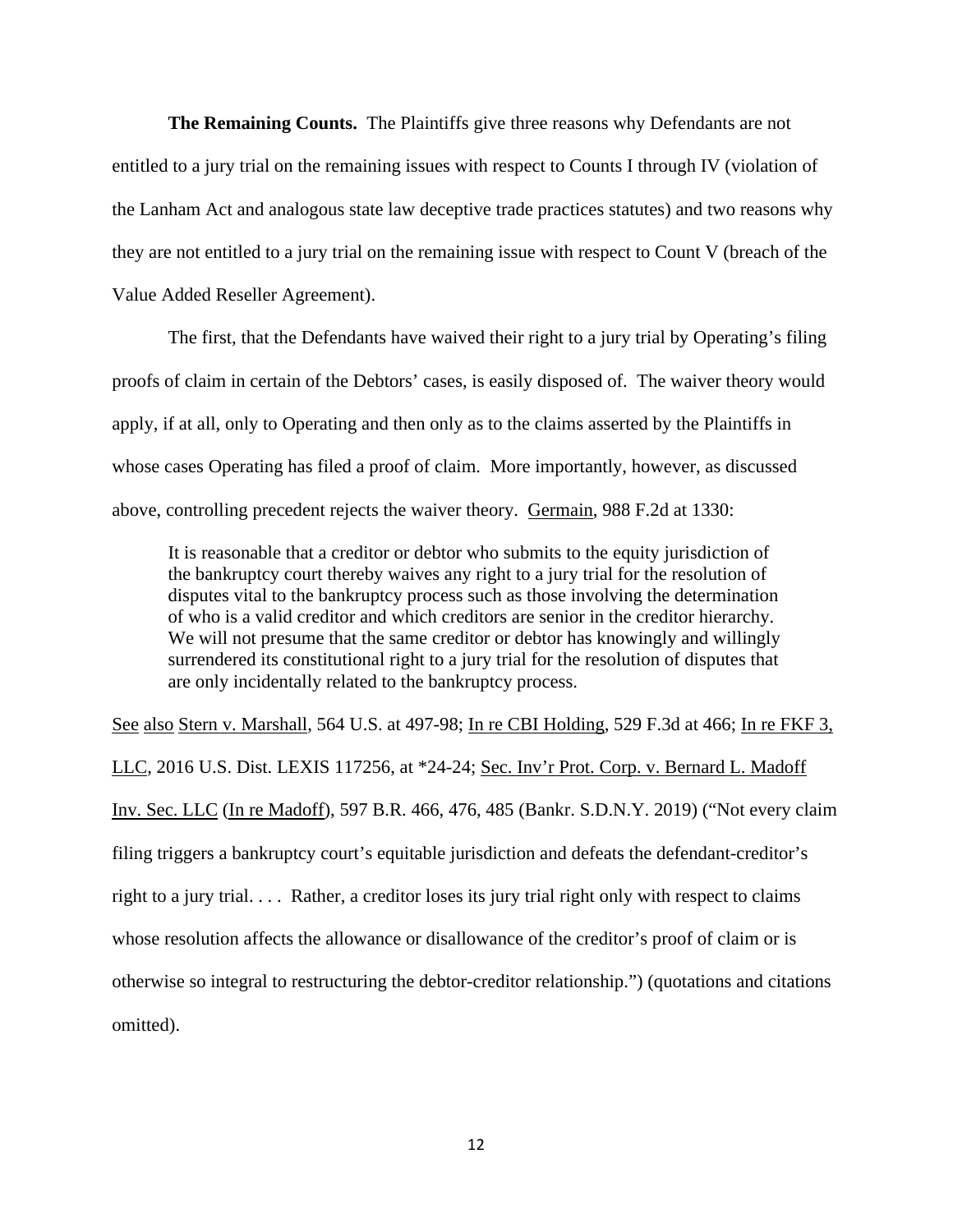Secondly, Plaintiffs contend that certain aspects of the remaining issues with respect to Counts I through IV are equitable in nature and thus do not give rise to a jury trial right. This may well be the case for certain aspects of the Lanham Act claims. See, e.g., Emmpresa v. Culbro Corp., 123 F. Supp. 2d 203, 206, 209, 211 (S.D.N.Y. 2000) (no jury trial for claim for disgorgement of defendant's profits or for an accounting for lost profits for unjust enrichment, at least where the parties' contractual relationship is not the basis for the claim or they are not in direct competition, or for attorneys' fees and costs where the other available remedies are equitable). Accord, Juicy Couture, Inc. v. L'Oreal USA, Inc., 2006 U.S. Dist. LEXIS 9154, at \*2-3 (S.D.N.Y. Mar. 7, 2006). The analogous state law Uniform Deceptive Trade Practices Act claims also appear to be triable by a judge. Bearoff v. Craton, 350 Ga. App. 826, 830 S.E.2d 362, 374 (2019); Lloyd v. Specialty Care of Marietta, 2009 U.S. Dist. LEXIS 134893, at \*14 (N.D. Ga. Sept. 9, 2009); Wines v. First Nat'l of Neb., Inc., 2014 U.S. Dist. LEXIS 198708, at \*10 (D. Neb. Aug. 20, 2014).

However, and crucially for purposes of the Motion, Plaintiffs do not dispute that the damages (as opposed to the treble damages) portion of their Lanham Act claim *is* legal in nature, ordinarily giving rise to a jury trial right. 2/13 Tr. at 61. See generally Hard Candy, LLC v. Anastasia Beverly Hills, Inc., 921 F.3d 1343, 1353-1358 (11th Cir. 2019). Moreover, the Defendants would have the right to a jury trial on the remaining, damages issue on Count V, for breach of contract, a quintessentially legal claim. 2/13 Tr. at 61. Silverman v. Tudor Ins. Co. (In re Lenders Abstract & Settlement Serv.), 493 B.R. 385, 396 (E.D.N.Y. 2013); Dev. Specialists, Inc. v. Peabody Energy Corp. (In re Coudert Bros. LLP), 2011 U.S. Dist. 135990, at \*16 (S.D.N.Y. Nov. 23, 2011); N. Am. Energy Conservation, Inc. v. Interstate Energy Res., Inc. (In

13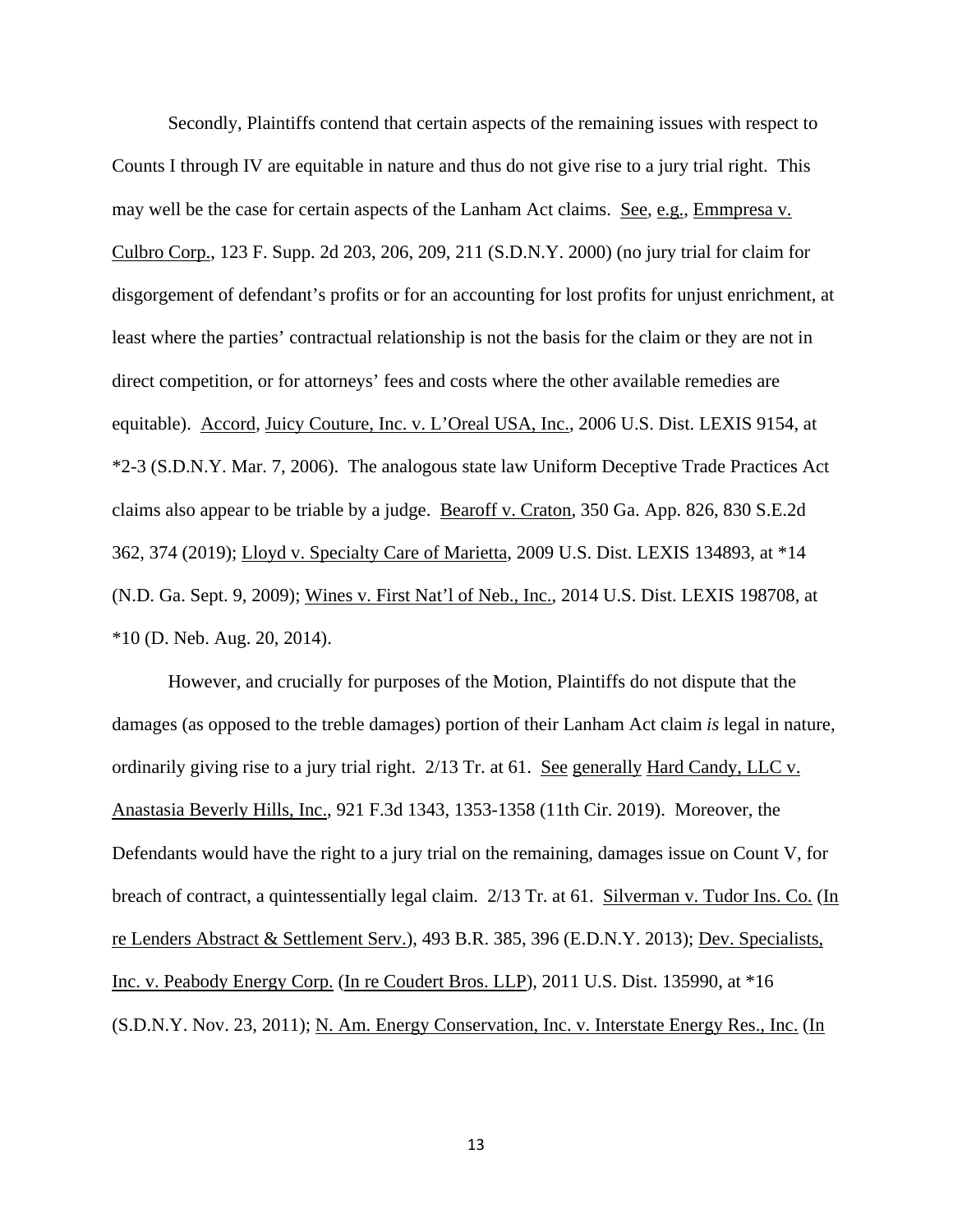re N. Am. Energy Conservation, Inc.), 2000 U.S. Dist. LEXIS 15084, at \*7 (S.D.N.Y. Oct. 10, 2000)

Therefore, to overcome the application of Beacon Theatres, Dairy Queen and their progeny, Plaintiffs must rely on their last argument, which is that the "public rights" exception as applied in bankruptcy cases removes Counts I through V from the ambit of such Seventh Amendment cases. The Plaintiffs are partway correct. The Supreme Court and the Second Circuit have specifically recognized, in cases that the Motion inexplicably failed to cite, that the bankruptcy court *can* first decide a matter that otherwise would require a jury trial if integral to the court's overseeing the restructuring of the debtor/creditor relationship. Thus in Katchen v. Landy, 382 U.S. at 338-39, the Court rejected the argument that Dairy Queen and Beacon Theatres required a jury trial of a preference cause of action before the trustee's claim objection in which defendant's preference liability was an integral part: "Such a result is not consistent with the equitable purposes of the Bankruptcy Act nor with the rule of Beacon Theatres and Dairy Queen, which is itself an equitable doctrine." Id., at 339.<sup>11</sup>

The Second Circuit dealt with the issue directly in In re CBI Holding, 529 F.3d at 432. That opinion held, first, that because claims of a debtor's estate's representative against a claimant for negligence, breach of contract, and fraud were "so factually and legally interconnected with [the claim against the estate], as well as with [the] primary defenses to that claim," they could be tried by the bankruptcy judge without violating Article III of the Constitution and N. Pipeline Constr. Co. v. Marathon Pipe Line Co., 458 U.S. 50 (1982). Id. at

<sup>&</sup>lt;sup>11</sup> Katchen confirmed that Beacon Theatres and Dairy Queen themselves "recognized that there might be situations in which the Court would proceed to resolve the equitable claim first even though the results might be dispositive of the issues in the legal claim." Id.; see also Parklane Hosiery Co. v. Shore, 439 U.S. at 335-37; Wechsler v. Hunt Health Sys., 285 F. Supp. 2d 343, 348-49 (S.D.N.Y. 2003) (noting that while Beacon Theatres stated a general rule that "only under the most imperative circumstances . . . can the right to a jury trial of legal issues be lost through the prior determination of equitable claims," 359 U.S. at 510-11, Katchen and Parklane Hosiery recognize countervailing circumstances where such a rule should not be applied).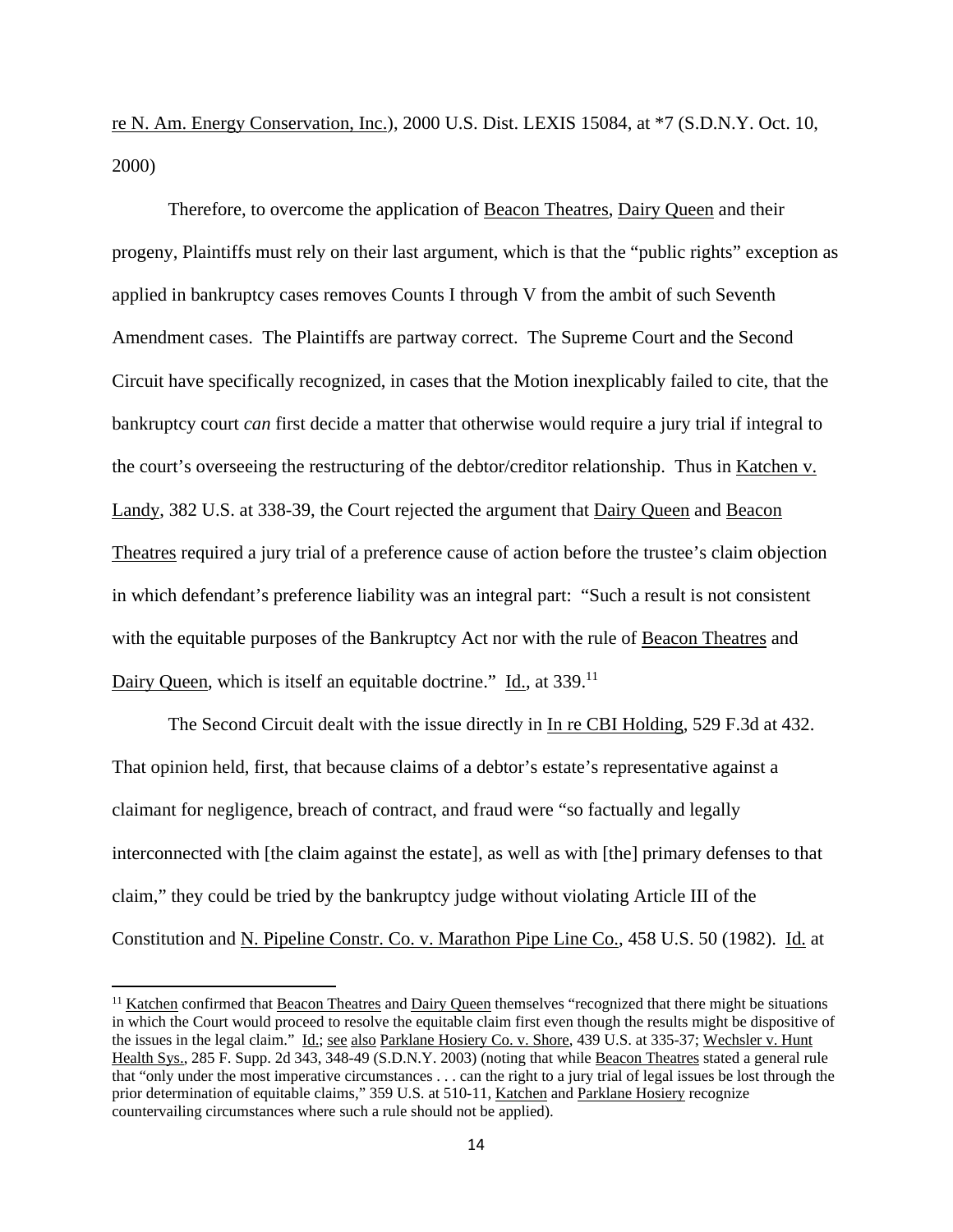459-60, 462. Second, it held that the bench trial of the foregoing claims *and* related third-party claims, notwithstanding their ordinarily legal nature, id. at 466, did not violate the Seventh Amendment or Lytle, 494 U.S. at 545, which, consistent with Beacon Theatres and Dairy Queen, required a jury trial and vacated a bench decision whose collateral estoppel effect would have precluded such a trial. Id. at 551-54. Consistent with Katchen, Granfinanciara, Langenkamp, and Germain, the Second Circuit held, instead, that no jury trial was required, and the bench trial *could* serve as collateral estoppel, because "the Lytle rule does not apply in the context of bankruptcy proceedings," id. at 468, where all the claims at issue are sufficiently related to the equitable reordering of debtor-creditor and creditor-creditor relations. Id. at 467-68, quoting Germain, 988 F.2d at 1329. See also Montagne v. Ag Venture Fin. Servs. (In re Montagne), 2009 Bankr. LEXIS 3726, at 11-17 (Bankr. D. Vt. Nov. 13, 2009).<sup>12</sup>

After Stern v. Marshall, it is questionable whether the third party claims at issue in In re CBI Holding would be found to be so integrally related to the bankruptcy court's fundamental tasks that they would be dealt with in the same manner. 1 Collier on Bankruptcy at ¶ 3.08[2][a][i]. However, Stern recognized the ongoing validity of Katchen, 564 U.S. at 496; and Katchen's general principle, that bench trials by the bankruptcy court of issues that are integral to the restructuring of the debtor-creditor relationship can and should proceed notwithstanding that certain issues might ordinarily be triable by a jury or the court's determination might serve as collateral estoppel, continues post-Stern. See, e.g., Marshall v. Picard (In re Bernard L. Madoff Inv. Secs. LLC), 740 F.3d 81, 95 (2d Cir. 2014); U.S. Bank v. Verizon Communs., Inc., 761 F.3d 409, 423-25 (5th Cir. 2014), cert. denied, 135 S. Ct. 1430 (2015). That this set of "integral"

<sup>&</sup>lt;sup>12</sup> Nisselson v. Empyrean Inv. Fund, L.P. (In re MarketXT Hldgs. Corp.), 336 B.R. 39 (Bankr. S.D.N.Y. 2006), relied on by Defendants, predates In re CBI Holding. Moreover, the trustee's fraudulent transfer, preference, and breach of contract claims in that case were not essential to the restructuring of the debtor/creditor relationship; the defendant had not filed a proof of claim in the case. Id. at 61.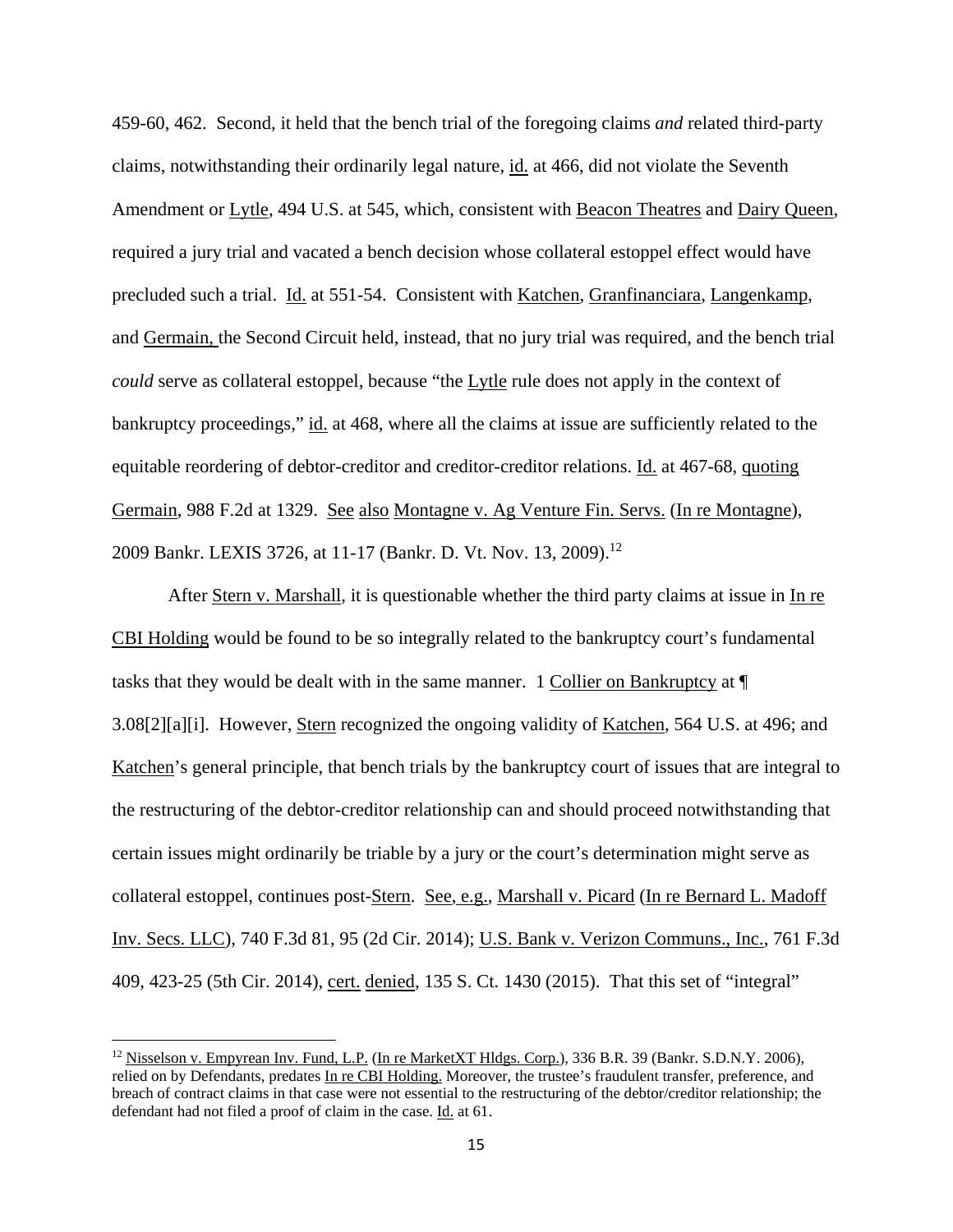bankruptcy issues goes beyond the liquidation of proofs of claim is, as discussed above, clear from Stern and Germain. See also In re Millenium Lab Holdings II, LLC, 945 F.3d 126, 138-39 (3d Cir. 2019).

The problem for the Plaintiffs, however, is that unlike the trustee's claims in Katchen and Langekamp, the complete resolution of which were integrally tied to resolving the defendants' proofs of claim, Counts I through V do not have to be decided in their entirety to resolve Counts VI and VII. Instead, the issues that did overlap with the determination of Counts VI and VII already have been decided by this Court's partial summary judgment ruling on liability.<sup>13</sup> The remaining issues for trial are not integrally tied to the restructuring of debtor-creditor or creditorcreditor relations. Indeed, it would appear that a ruling on the remaining issues on Counts VI and VII would not serve as collateral estoppel for the remaining issues on Counts I through V, as apparently confirmed at oral argument when counsel acknowledged that Plaintiffs' witness on damages for purposes of Counts I through V is not slated to testify on Counts VI and VII. 2/13 Tr. at 80, 82. Alternatively, there is only some overlap between Counts I through V and Counts VI and VII, not enough for their determination to be necessary to the determination of Counts VI and VII (although determination of Counts VI and VII could have led to collateral estoppel with respect to certain aspects of Counts I through V now decided on partial summary judgment). See, e.g., In re FKF 3, LLC), 2016 U.S. Dist. LEXIS, at \*31-33; Lehman Bros. Holdings, Inc. v. JP Morgan Chase Bank, N.A. (In re Lehman Bros. Holdings, Inc.), 480 B.R. 179, 191 (S.D.N.Y. 2012) ("[E]even assuming that there is some overlap between [the] plaintiffs' liability theories and [the creditor's] right to recover from the estate, plaintiffs damages claim will not 'be

 $13$ It is worth noting that a grant of summary judgment does not itself violate the Seventh Amendment right to a jury trial. The right exists only with respect to disputed issues of fact. Harris v. Interstate Brands Corp., 348 F.3d 761, 762 (8th Cir. 2003), citing Fidelity & Deposit Co. v. United States, 187 U.S. 315, 319-20 (1902); Kennedy v. N.Y. Presbyterian Hosp., 2011 U.S. Dist. LEXIS 73622, at \*11 (S.D.N.Y. July 6, 2011).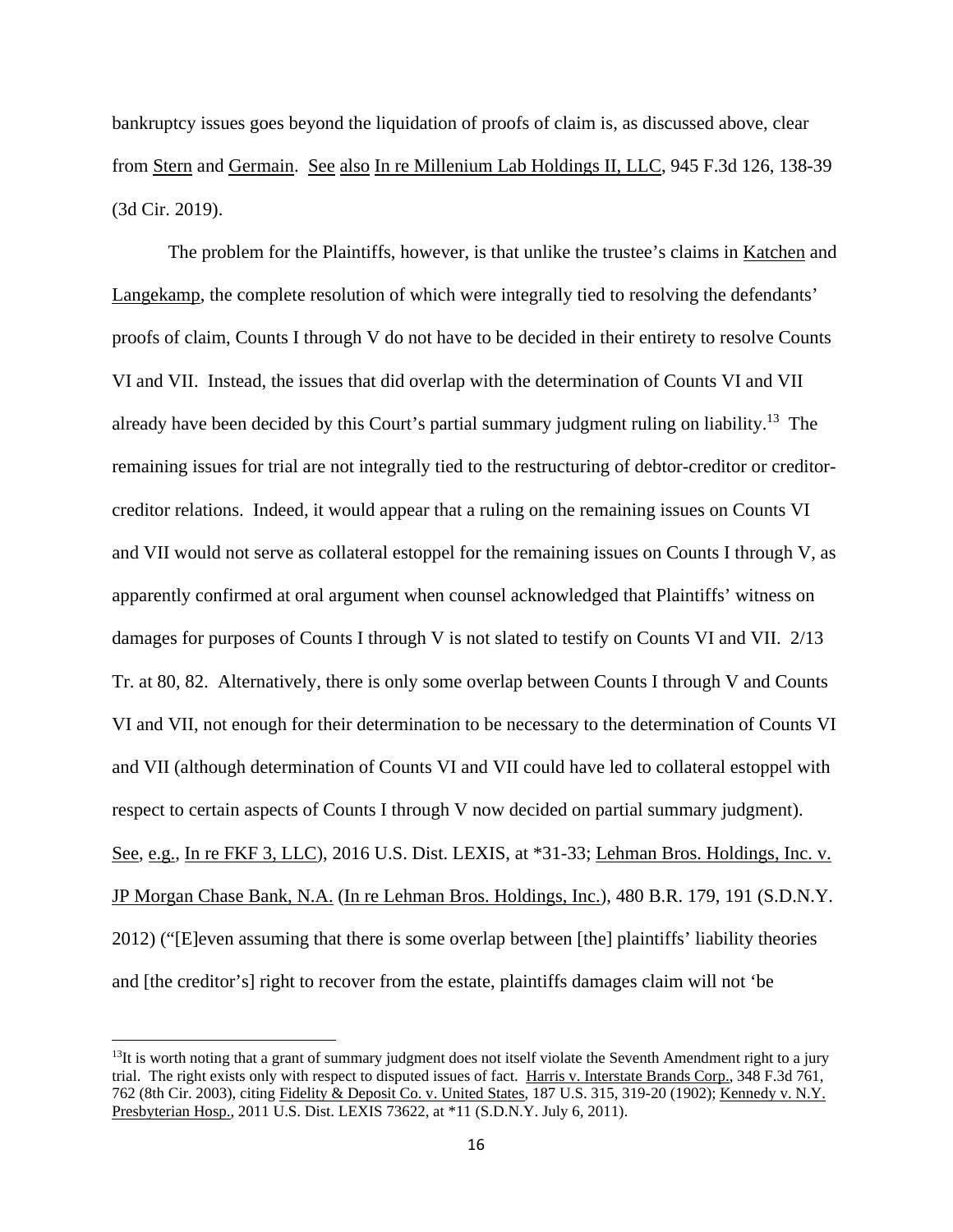*completely* resolved in the bankruptcy process of allowing or disallowing [the creditor's] claims.") (emphasis in original), quoting Stern v. Marshall, 564 U.S. at 487.

Under those circumstances, trial of the remaining issues on Counts I through V should proceed under Dairy Queen and Beacon Theatres by jury. In other words, the sequencing of the trial of the jury and non-jury issues in Counts I through V should be governed by those precedents because at this time there is no countervailing bankruptcy-related policy requiring a different sequence. This is not a repudiation of the "time of filing" rule, under which a bankruptcy court retains its constitutional authority based on the time of filing of the litigation, for example even if the defendant later withdraws its proof of claim. See, e.g., In re Bernard L. Madoff Inv. Secs. LLC, 2020 U.S. Dist. LEXIS 32882, at \*24-28 (S.D.N.Y. Feb. 26, 2020), and cases cited therein. It is based simply on the fact that, after the Court's grant of partial summary judgment, Katchen and In re CBI Holding no longer require the damages issues on Counts I through V to be dragged along with the remaining issues on Counts VI and VII, if they ever did.

#### **B. Must the bench trial on Counts VI and VII be stayed?**

Generally, federal courts have a "virtually unflagging obligation . . . to exercise the jurisdiction given to them." Colo. River Water Conservation Dist. v. United States, 424 U.S. 800, 817 (1976). Of course, there are numerous discretionary exceptions to the rule, including abstention under 28 U.S.C. § 1334(c)(1) and the possibility of a stay contemplated by Fed. R. Bankr. P. 5011(c). As noted, however, Defendants did not seek a stay of the bench trial on Counts VI and VII under Fed. R. Bankr. P. 5011(c) but only based on Seventh Amendment principles. And, as discussed above, those principles do not require deferral of the bench trial on Counts VI and VII in the light of Defendants' right to a jury trial on the remaining issues on Counts I through V. The issues to be tried on Counts VI and VII at this time are fundamentally

17